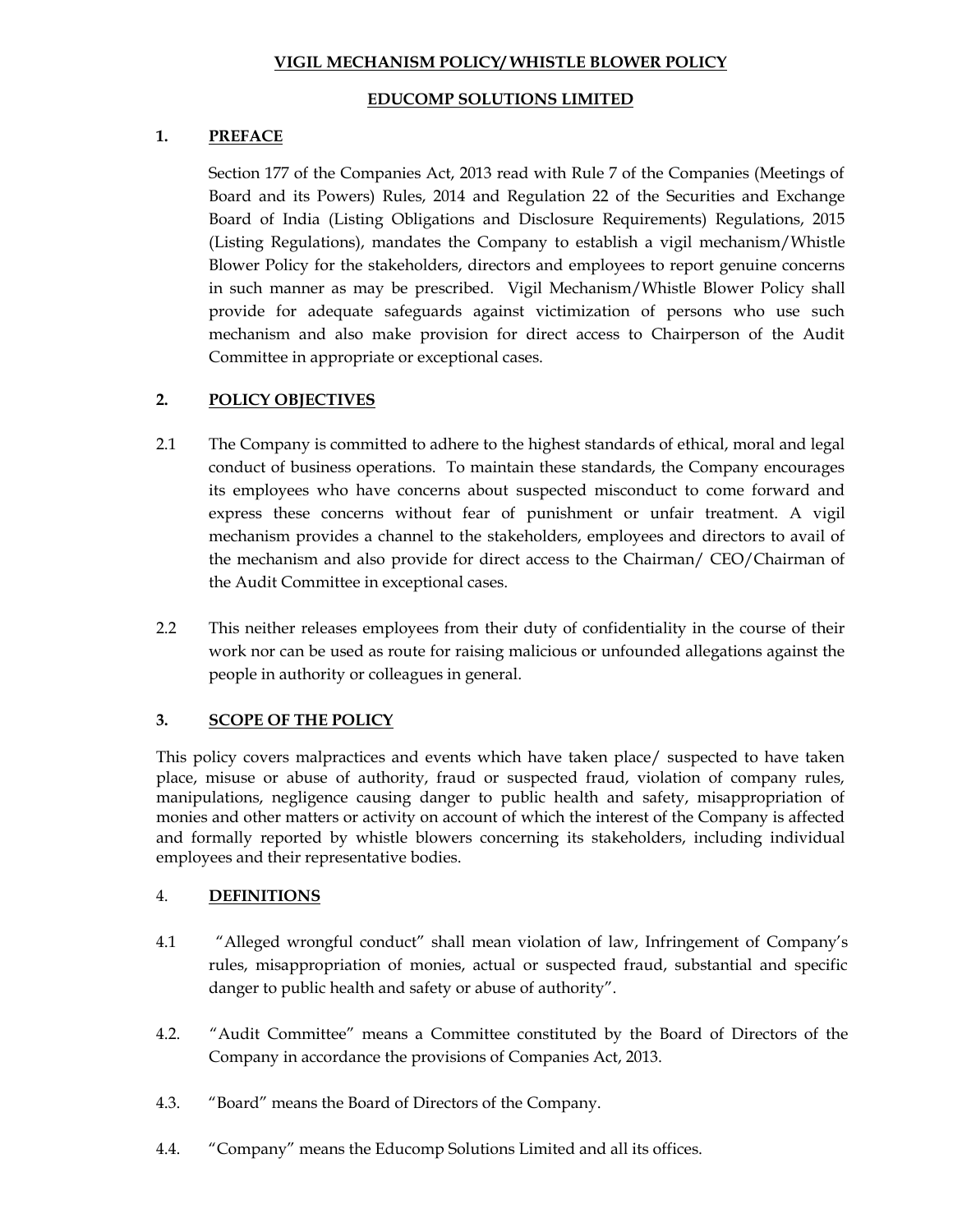- 4.5. "Employee" means all employees, whole time Director(s) and Managing Director, of the Company (Whether working in India or abroad).
- 4.6. "Protected Disclosure" means a concern raised by stakeholders, an employee or group of employees of the Company, through a written communication and made in good faith which discloses or demonstrates information about an unethical or improper activity under the title "SCOPE OF THE POLICY" with respect to the Company. It should be factual and not speculative or in the nature of an interpretation / conclusion and should contain as much specific information as possible to allow for proper assessment of the nature and extent of the concern.
- 4.7. "Subject" means a person or group of persons against or in relation to whom a Protected Disclosure is made or evidence gathered during the course of an investigation.
- 4.8. "Vigilance and Ethics Officer" means Chief Financial Officer of the company or any other officer/person appointed, by the audit committee, to receive protected disclosures from whistle blowers, maintaining records thereof, placing the same before the Audit Committee for its disposal and informing the Whistle Blower the result thereof.
- 4.9. "Whistle Blower" is an stakeholder, director(s), employee or group of employees who make a Protected Disclosure under this Policy and also referred in this policy as complainant.

# **5. ELIGIBILITY**

All Stakeholders, including individual employees and their representative bodies, are eligible to make Protected Disclosures under the Policy in relation to matters concerning the Company.

#### **6. RECEIPT AND DISPOSAL OF PROTECTED DISCLOSURES.**

- 6.1. All Protected Disclosures should be reported in writing by the complainant, as soon as possible, after the Whistle Blower becomes aware of the same so as to ensure a clear understanding of the issues raised and should either be typed or written in a legible handwriting in English.
- 6.2. The Protected Disclosure should be submitted in a closed and secured envelope and should be super scribed as "Protected disclosure under the Whistle Blower policy". Alternatively, the same can also be sent through email with the subject "Protected disclosure under the Whistle Blower policy". If the complaint is not super scribed and closed as mentioned above, it will not be possible for the Audit Committee to protect the complainant and the protected disclosure will be dealt with as if a normal disclosure. In order to protect identity of the complainant, the Vigilance and Ethics Officer will not issue any acknowledgement to the complainants and they are advised neither to write their name / address on the envelope nor enter into any further correspondence with the Vigilance and Ethics Officer. The Vigilance and Ethics Officer shall assure that in case any further clarification is required he will get in touch with the complainant.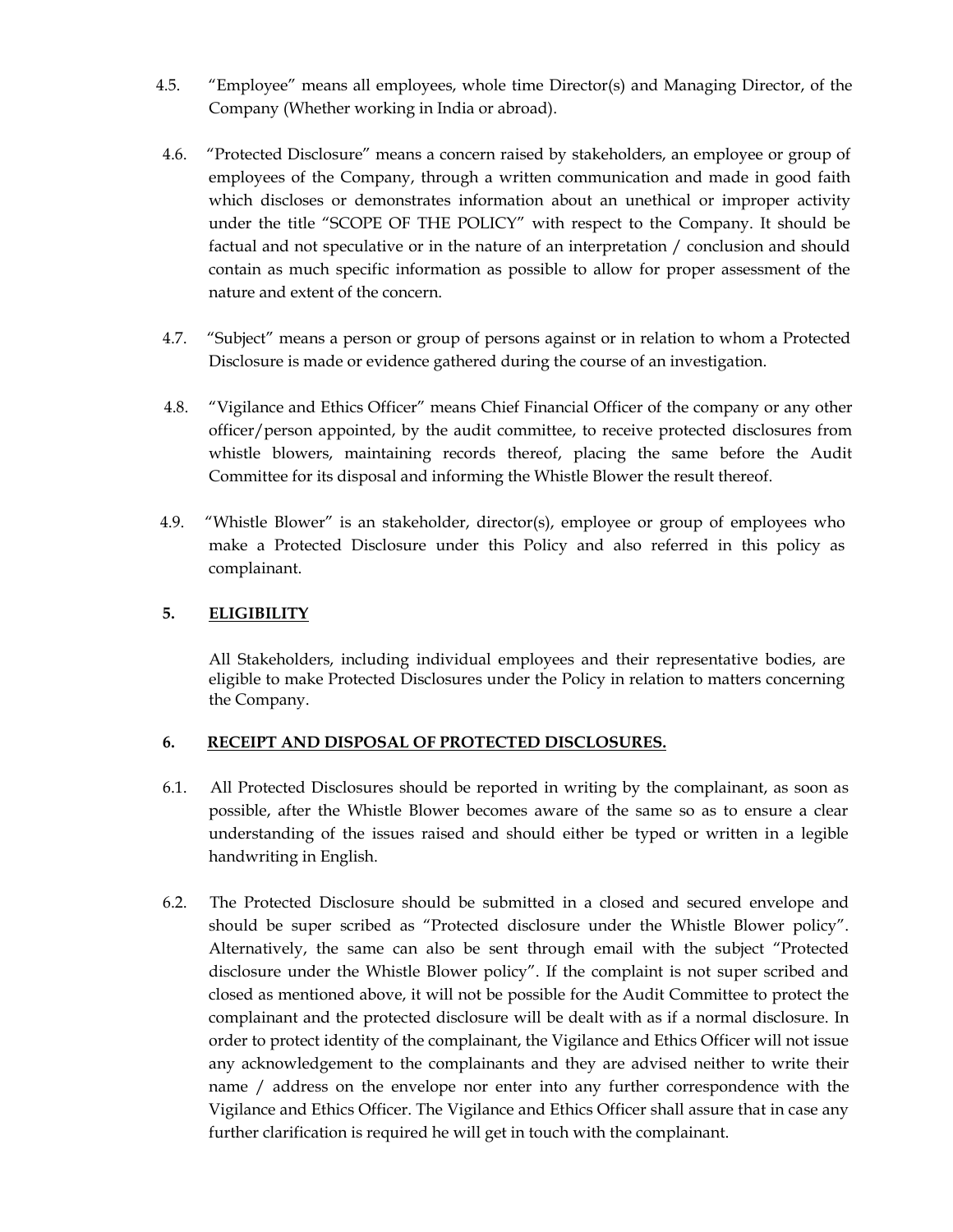- 6.3. Anonymous / Pseudonymous disclosure shall not be entertained by the Vigilance and Ethics Officer.
- 6.4. The Protected Disclosure should be forwarded under a covering letter signed by the complainant. The Vigilance and Ethics Officer / Chairman of the Audit Committee/ CEO/ Chairman as the case may be, shall detach the covering letter bearing the identity of the Whistle Blower and process only the Protected Disclosure.
- 6.5. All Protected Disclosures should be addressed to the Vigilance and Ethics Officer of the Company or to the Chairman of the Audit Committee/ CEO/ Chairman in exceptional cases. The contact details of the Vigilance and Ethics Officer is as under:-

Name and Address – Chief Financial Officer Educomp Solutions Limited Registered Office:- 1211, Padma Tower-1, 5 Rajendra Place, New Delhi-110008

6.6. Protected Disclosure against the Vigilance and Ethics Officer should be addressed to the Chairman of the Audit Committee and the Protected Disclosure against the Chairman/ CEO of the Company should also be addressed to the Chairman of the Audit Committee. The contact details of the Chairman of the Audit Committee are as under:

> Chairman, Audit Committee Educomp Solutions Limited Registered Office:- 1211, Padma Tower-1, 5 Rajendra Place, New Delhi-110008

6.7. On receipt of the protected disclosure the Vigilance and Ethics Officer / Chairman/ CEO / Chairman of the Audit Committee, as the case may be, shall make a record of the Protected Disclosure and also ascertain from the complainant whether he was the person who made the protected disclosure or not. He shall also carry out initial investigation either himself or by involving any other Officer of the Company or an outside agency before referring the matter to the Audit Committee of the Company for further appropriate investigation and needful action. The record will include:

a) Brief facts;

- b) Whether the same Protected Disclosure was raised previously by anyone, and if so, the outcome thereof;
- c) Whether the same Protected Disclosure was raised previously on the same subject;

d) Details of actions taken by Vigilance and Ethics Officer / Chairman/ CEO for processing the complaint

e) Findings of the Audit Committee

f) The recommendations of the Audit Committee/ other action(s).

- 6.8 The Audit Committee, if deems fit, may call for further information or particulars from the complainant.
- 7. INVESTIGATION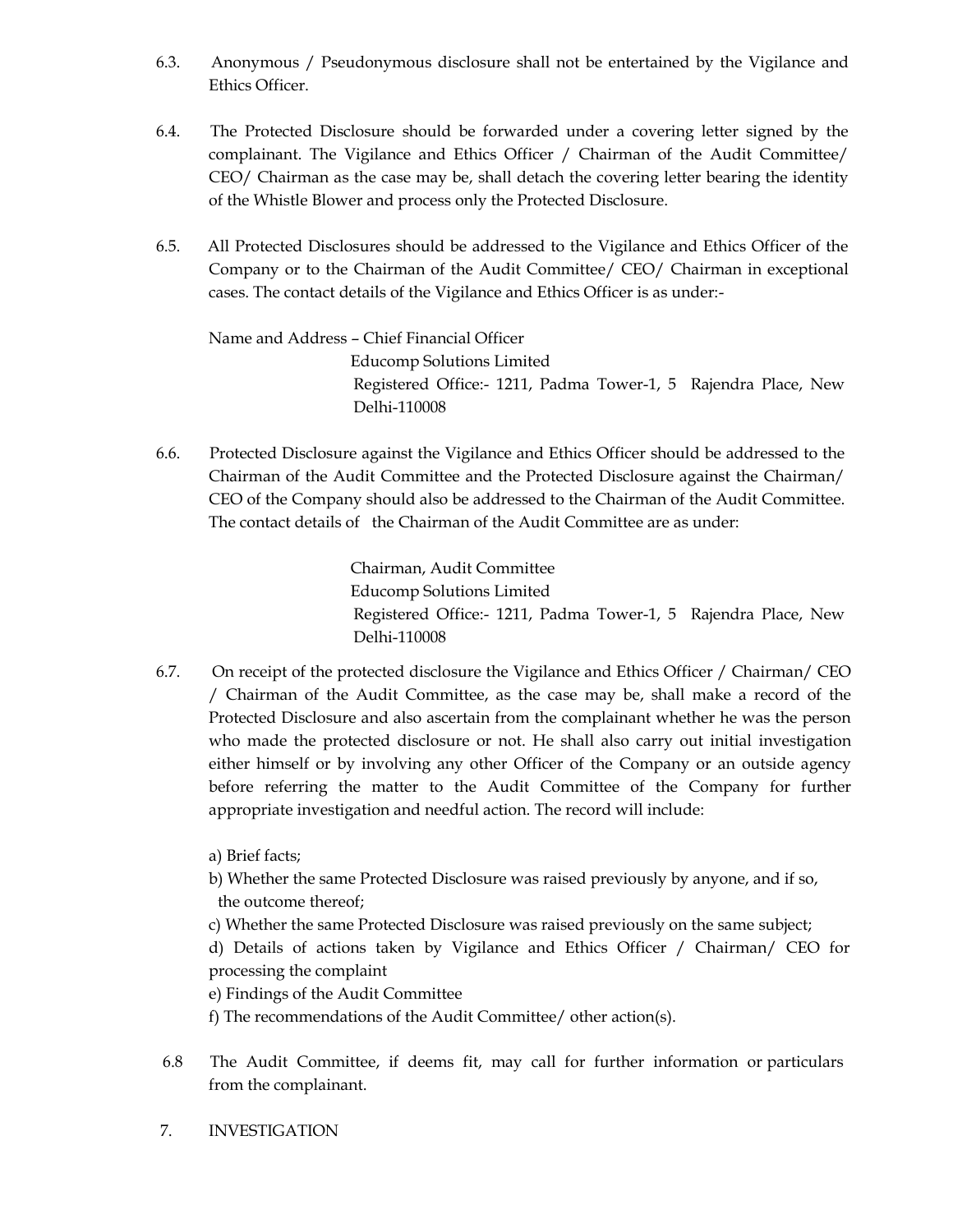- 7.1. All protected disclosures under this policy will be recorded and thoroughly investigated. The Audit Committee may investigate and may at its discretion consider involving any other Officer of the Company and/ or an outside agency for the purpose of investigation.
- 7.2. The decision to conduct an investigation is by itself not an accusation and is to be treated as a neutral fact finding process.
- 7.3. Subject(s) will normally be informed in writing of the allegations at the outset of a formal investigation and have opportunities for providing their inputs during the investigation.
- 7.4. Subject(s) shall have a duty to co-operate with the Audit Committee or any of the Officers appointed by it in this regard.
- 7.5. Subject(s) have a right to consult with a person or persons of their choice, other than the Vigilance and Ethics Officer / Investigators and/or members of the Audit Committee and/or the Whistle Blower.
- 7.6. Subject(s) have a responsibility not to interfere with the investigation. Evidence shall not be withheld, destroyed or tampered with and witness shall not be influenced, coached, threatened or intimidated by the subject(s).
- 7.7. Unless there are compelling reasons not to do so, subject(s) will be given the opportunity to respond to material findings contained in the investigation report. No allegation of wrong doing against a subject(s) shall be considered as maintainable unless there is good evidence in support of the allegation.
- 7.8. Subject(s) have a right to be informed of the outcome of the investigations. If allegations are not sustained, the Subject should be consulted as to whether public disclosure of the investigation results would be in the best interest of the Subject and the Company.
- 7.9. The investigation shall be completed normally within 90 days of the receipt of the protected disclosure and is extendable by such period as the Audit Committee deems fit.
- 8. DECISION AND REPORTING
- 8.1. If an investigation leads the Vigilance and Ethics Officer / Chairman of the Audit Committee to conclude that an improper or unethical act has been committed, the Vigilance and Ethics Officer / Chairman of the Audit Committee shall recommend to the management of the Company to take such disciplinary or corrective action as he may deem fit. It is clarified that any disciplinary or corrective action initiated against the Subject as a result of the findings of an investigation pursuant to this Policy shall adhere to the applicable personnel or staff conduct and disciplinary procedures.
- 8.2. The Vigilance and Ethics Officer shall submit a report to the Chairman of the Audit Committee on a regular basis about all Protected Disclosures referred to him/her since the last report together with the results of investigations, if any.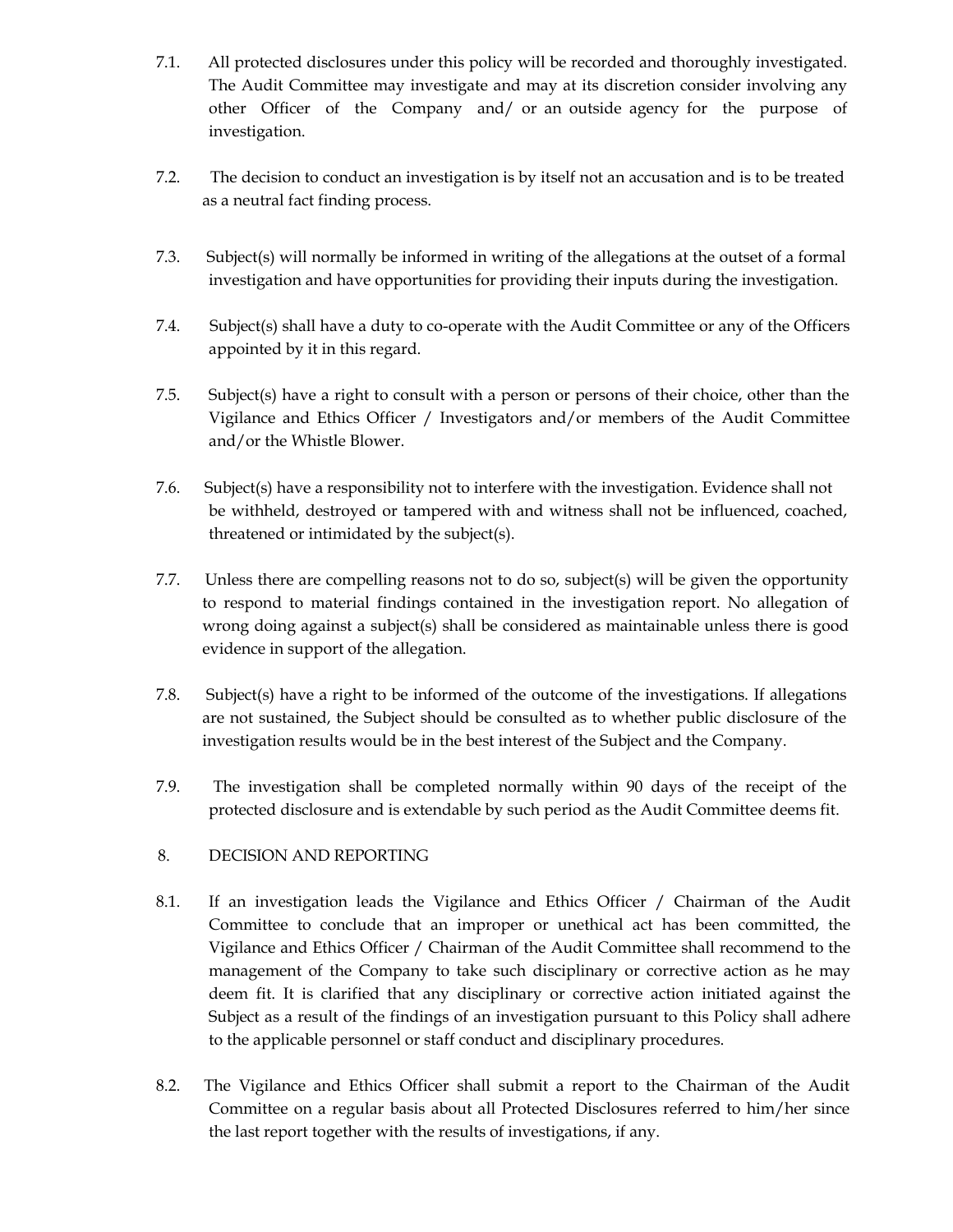- 8.3. In case the Subject is the Chairman/CEO of the Company, the Chairman of the Audit Committee after examining the Protected Disclosure shall forward the protected disclosure to other members of the Audit Committee if deemed fit. The Audit Committee shall appropriately and expeditiously investigate the Protected Disclosure.
- 8.4. If the report of investigation is not to the satisfaction of the complainant, the complainant has the right to report the event to the appropriate legal or investigating agency.
- 8.5. A complainant who makes false allegations of unethical & improper practices or about alleged wrongful conduct of the subject to the Vigilance and Ethics Officer or the Audit Committee shall be subject to appropriate disciplinary action in accordance with the rules, procedures and policies of the Company.
- 9. SECRECY / CONFIDENTIALITY
- 9.1. The complainant, Vigilance and Ethics Officer, Members of Audit Committee, the Subject and everybody involved in the process shall:
- 9.1.1. Maintain confidentiality of all matters under this Policy
- 9.1.2. Discuss only to the extent or with those persons as required under this policy for completing the process of investigations.
- 9.1.3. Not keep the papers unattended anywhere at any time
- 9.1.4. Keep the electronic mails / files under password.
- 10. PROTECTION
- 10.1. No unfair treatment will be meted out to a Whistle Blower by virtue of his/ her having reported a Protected Disclosure under this policy. The company, as a policy, condemns any kind of discrimination, harassment, victimization or any other unfair employment practice being adopted against Whistle Blowers. Complete protection will, therefore, be given to Whistle Blowers against any unfair practice like retaliation, threat or intimidation of termination / suspension of service, disciplinary action, transfer, demotion, refusal of promotion or the like including any direct or indirect use of authority to obstruct the Whistle Blower's right to continue to perform his duties / functions including making further Protected Disclosure. The company will take steps to minimize difficulties, which the Whistle Blower may experience as a result of making the Protected Disclosure. Thus if the Whistle Blower is required to give evidence in criminal or disciplinary proceedings, the Company will arrange for the Whistle Blower to receive advice about the procedure, etc.
- 10.2. A Whistle Blower may report any violation of the above clause to the Chairman of the Audit Committee, who shall investigate into the same and recommend suitable action to the management.
- 10.3. The identity of the Whistle Blower shall be kept confidential to the extent possible and permitted under law. The identity of the complainant will not be revealed unless he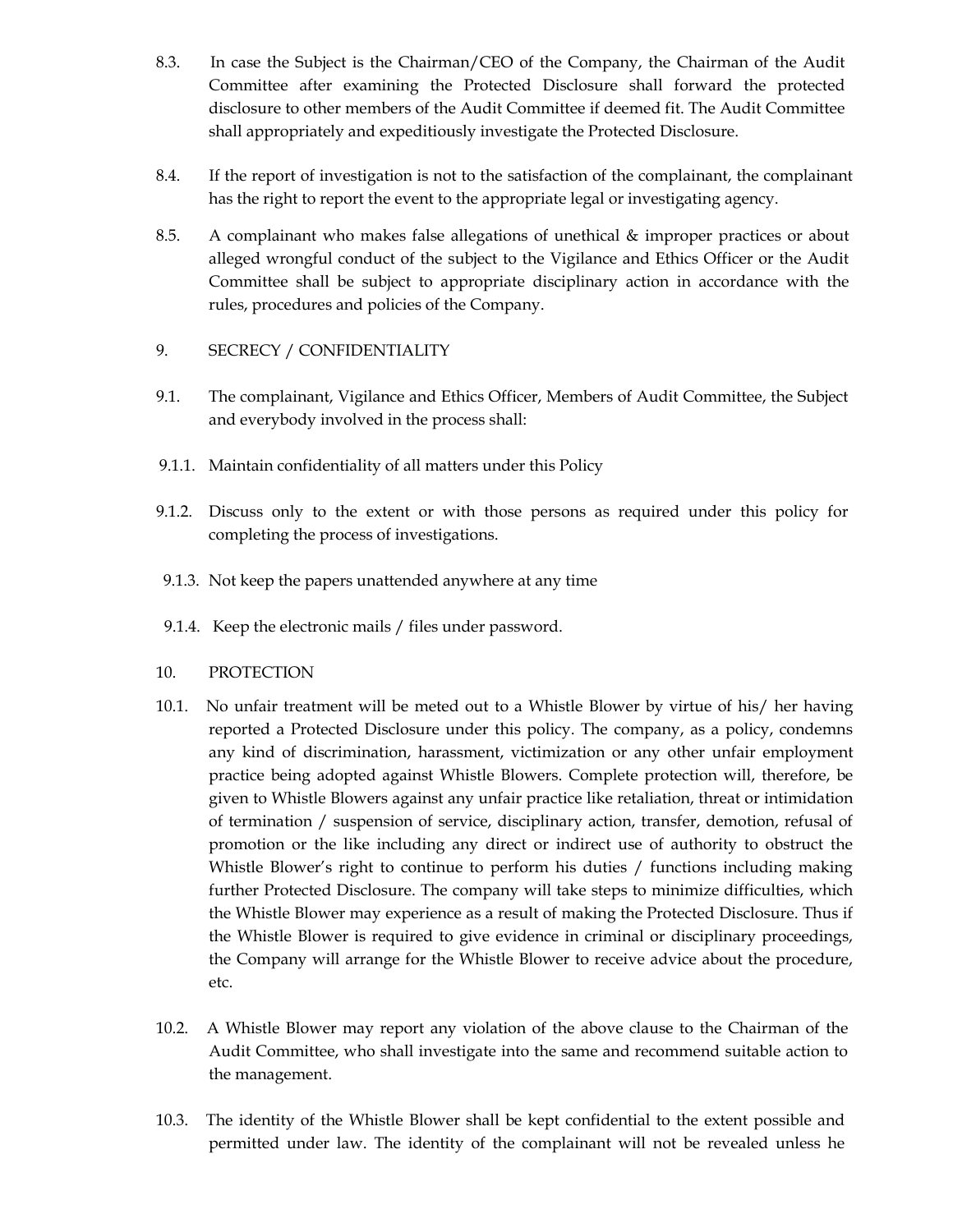himself has made either his details public or disclosed his identity to any other office or authority. In the event of the identity of the complainant being disclosed, the Audit Committee is authorized to initiate appropriate action as per extant regulations against the person or agency making such disclosure.

- 10.4. Any other Employee assisting in the said investigation shall also be protected to the same extent as the Whistle Blower.
- 10.5. Provided however that the complainant before making a complaint has reasonable belief that an issue exists and he has acted in good faith. Any complaint not made in good faith as assessed as such by the Audit Committee shall be viewed seriously and the complainant shall be subject to disciplinary action as per the Rules / certified standing orders of the Company. This policy does not protect an employee from an adverse action taken independent of his disclosure of unethical and improper practice etc. unrelated to a disclosure made pursuant to this policy.

## 11. **ACCESS TO CHAIRMAN OF THE AUDIT COMMITTEE**

The Whistle Blower shall have right to access Chairman of the Audit Committee directly in exceptional cases and the Chairman of the Audit Committee is authorized to prescribe suitable directions in this regard.

#### **12. COMMUNICATION**

A whistle Blower policy cannot be effective unless it is properly communicated to employees. Employees shall be informed through by publishing on the website of the company.

#### 13. **RETENTION OF DOCUMENTS**

All Protected disclosures in writing or documented along with the results of Investigation relating thereto, shall be retained by the Company for a period of 8 (Eight) years or such other period as specified by any other law in force, whichever is more.

#### 14. **ADMINISTRATION AND REVIEW OF THE POLICY**

The Chairman of the company shall be responsible for the administration, interpretation, application and review of this policy. The Chairman of the company also shall be empowered to bring about necessary changes to this Policy, if required at any stage with the concurrence of the Audit Committee.

#### **15. AMENDMENT**

The Company reserves its right to amend or modify this Policy in whole or in part, at any time without assigning any reason whatsoever. However, no such amendment or modification will be binding on the Employees and Directors unless the same is notified to them in writing.

Blower, if known, shall remain confidential to those persons directly involved in